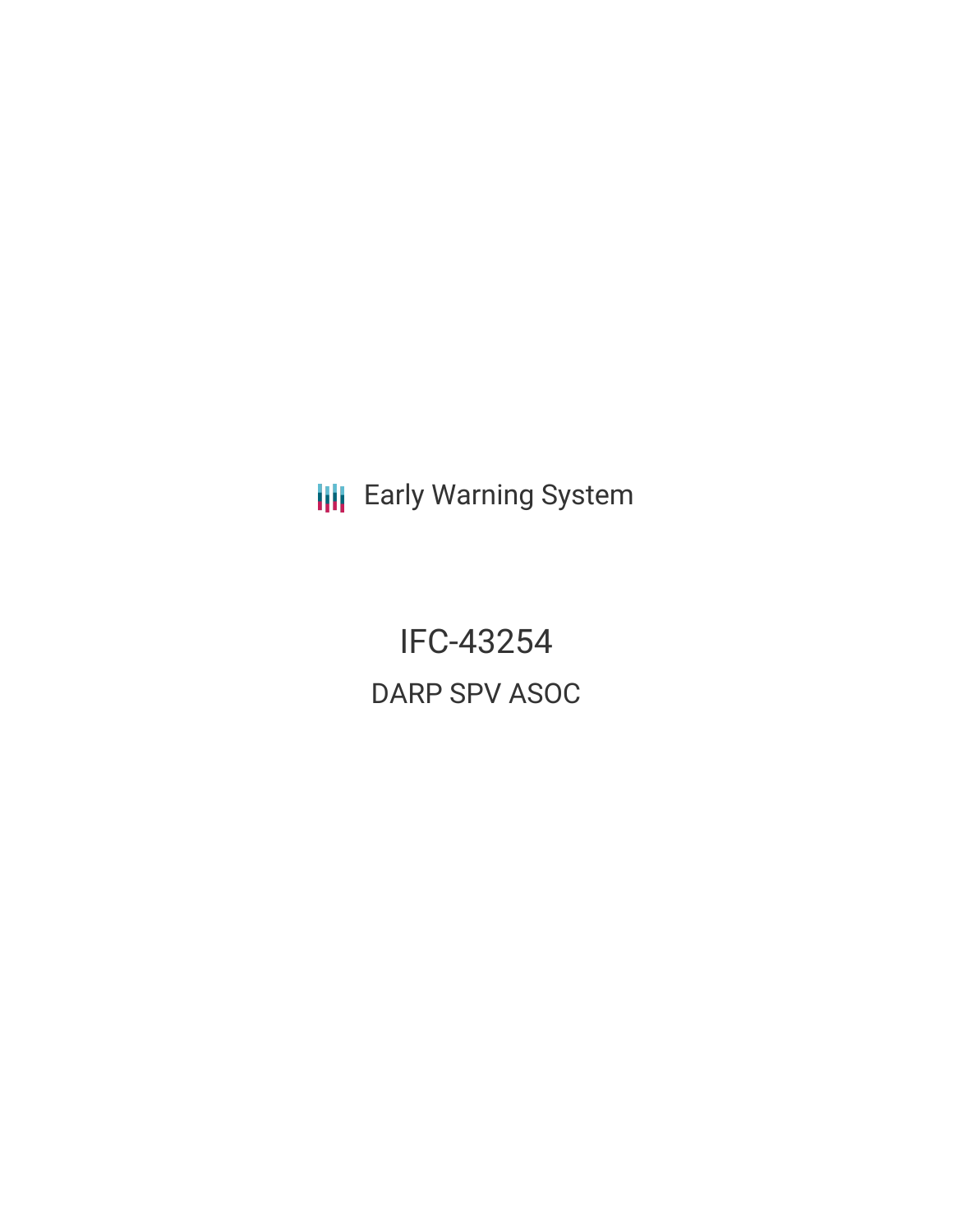# **Quick Facts**

| <b>Countries</b>               | South Africa                            |
|--------------------------------|-----------------------------------------|
| <b>Financial Institutions</b>  | International Finance Corporation (IFC) |
| <b>Status</b>                  | Proposed                                |
| <b>Bank Risk Rating</b>        | <b>FI</b>                               |
| <b>Voting Date</b>             | 2020-04-10                              |
| <b>Borrower</b>                | DARP SPV ASOC                           |
| <b>Sectors</b>                 | Finance                                 |
| <b>Investment Type(s)</b>      | Equity, Loan                            |
| <b>Investment Amount (USD)</b> | $$50.00$ million                        |
| <b>Loan Amount (USD)</b>       | \$30.00 million                         |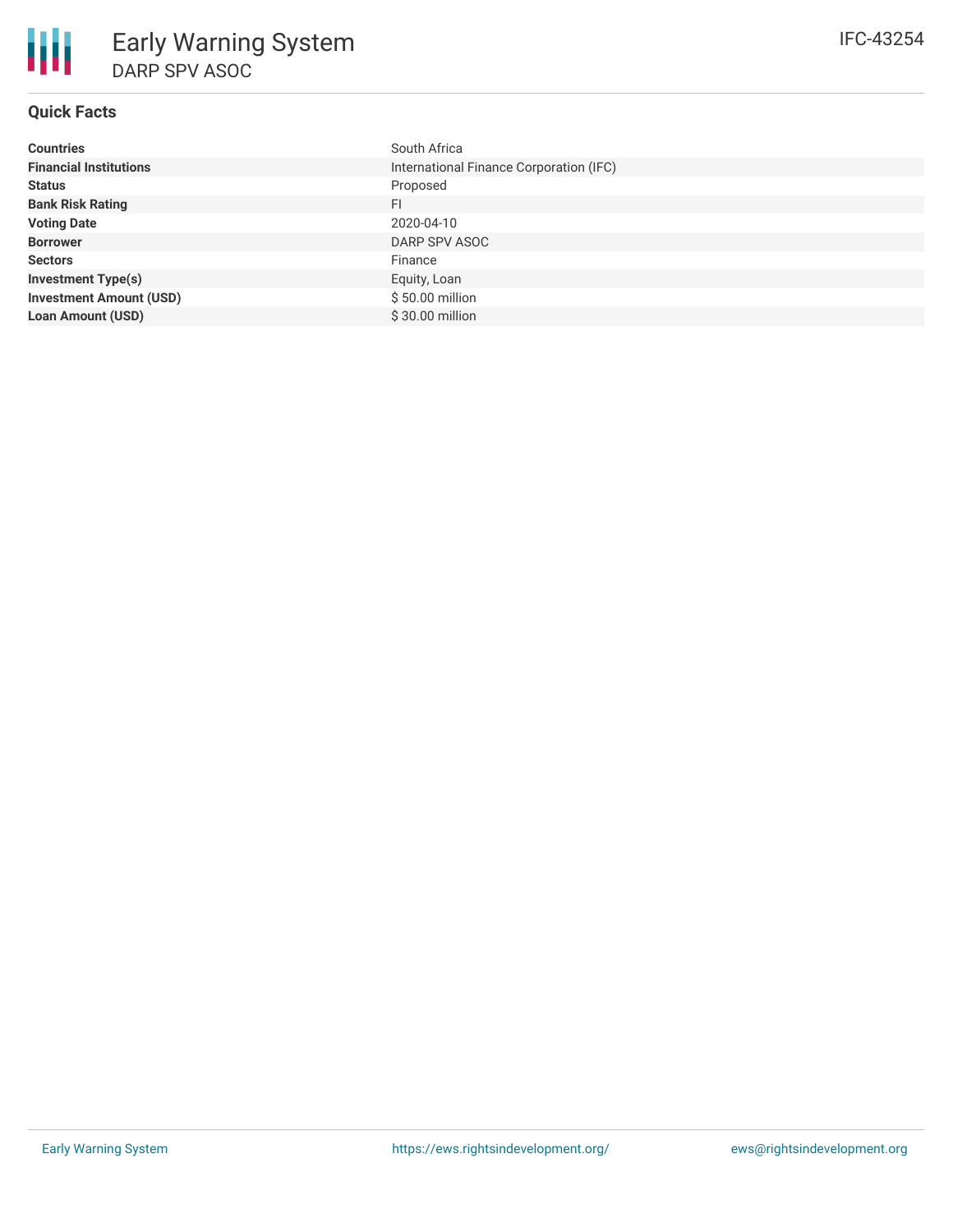

## **Project Description**

According to bank provided information, the proposed project consists of an IFC investment combining a senior loan and a quasi-equity subordinated loan to a, yet to be established, DARP SPV platform along with ASOC Management Company. By having IFC as anchor investor, ASOC is expected to raise additional funding from private sector investors. The use of proceeds of the DARP SPV will be to support financially viable SMEs facing economic difficulties, mainly due to the prevailing lack of (re)financing capital in the country and to facilitate financial restructurings that will allow them to succeed on their path to recovery.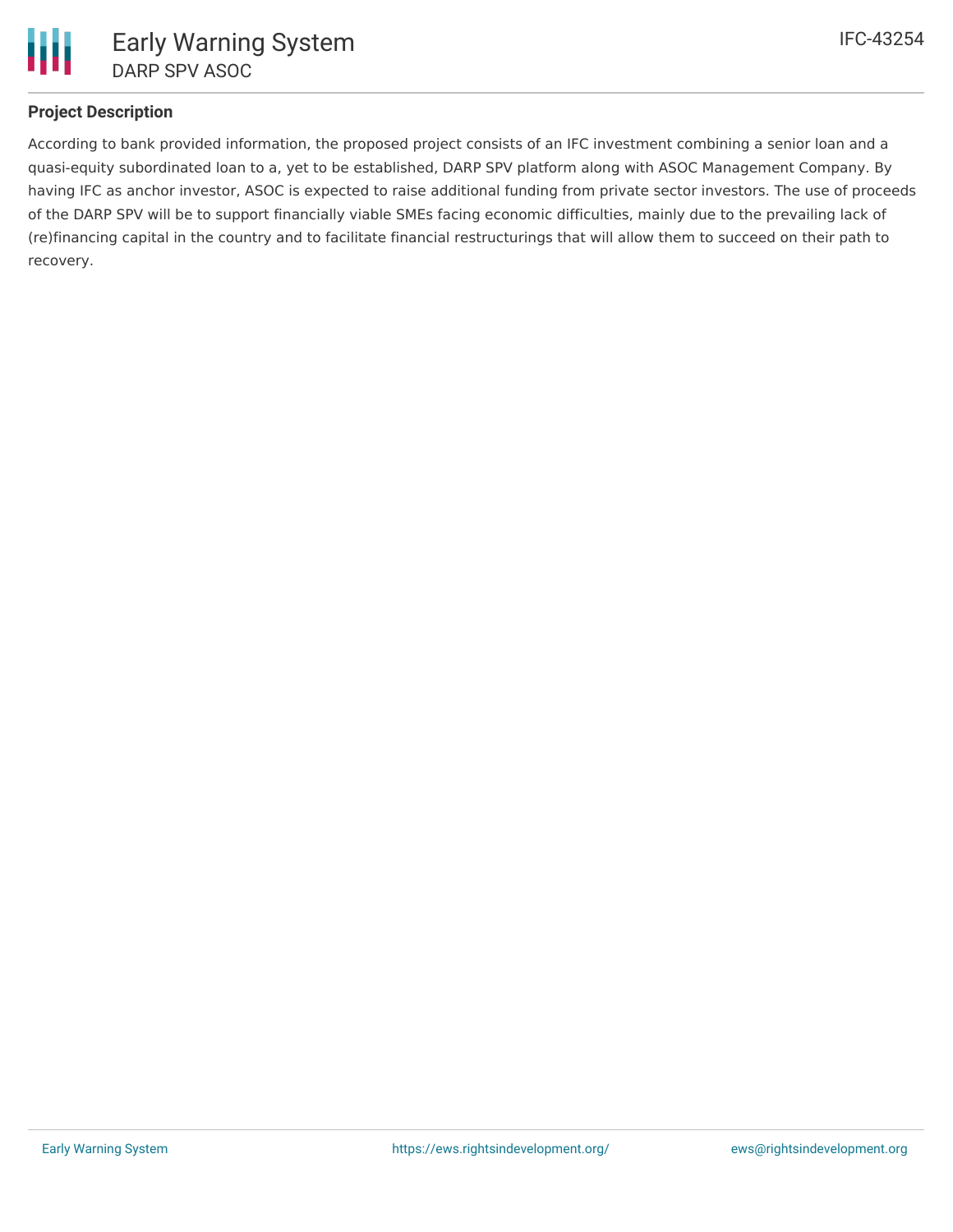

#### **Investment Description**

• International Finance Corporation (IFC)

The proposed project consists of an IFC investment combining a senior loan of up to US\$30 million and a limited partnership interest in an en commandite partnership of up to US\$20 million.